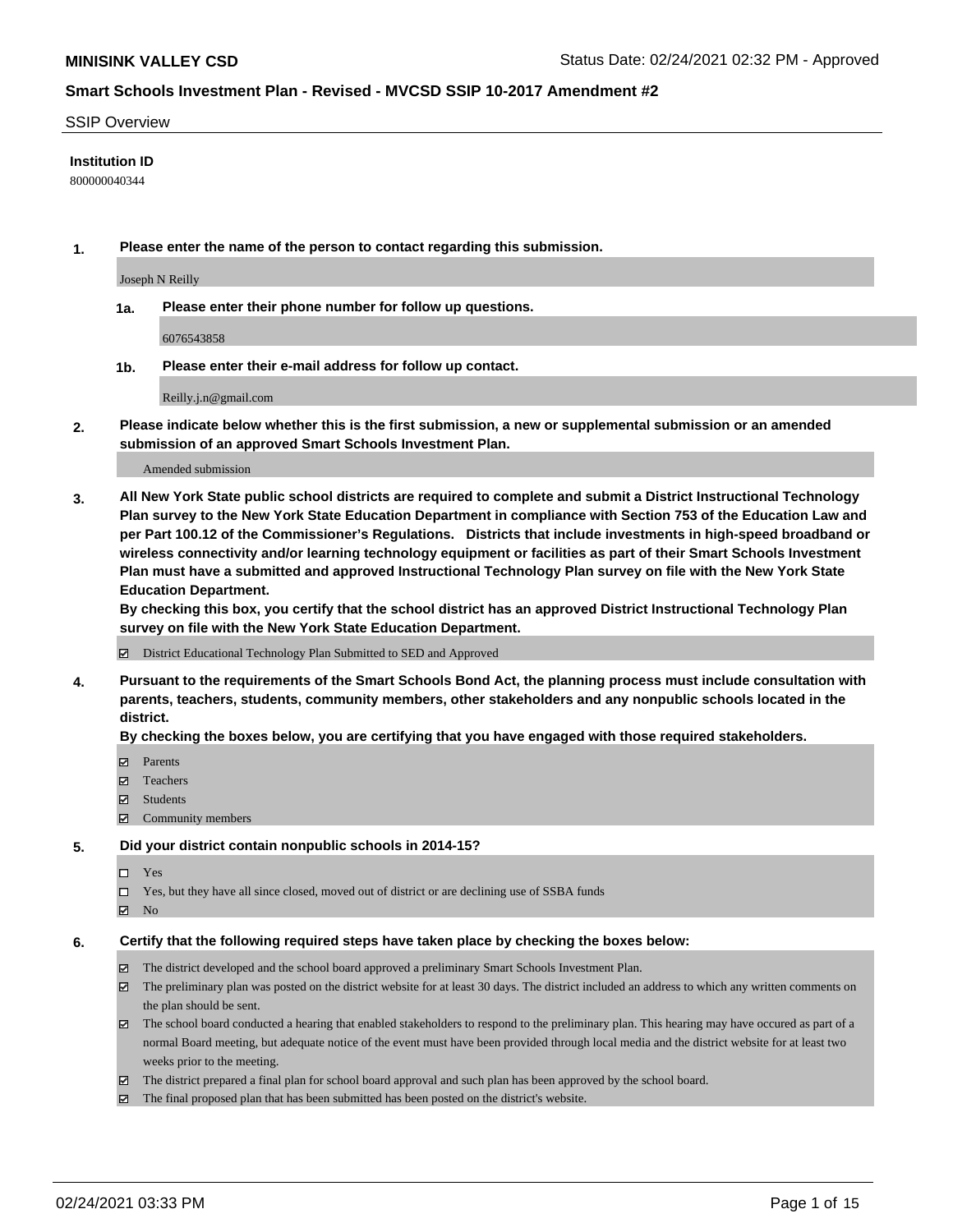SSIP Overview

**6a. Please upload the proposed Smart Schools Investment Plan (SSIP) that was posted on the district's website, along with any supporting materials. Note that this should be different than your recently submitted Educational Technology Survey. The Final SSIP, as approved by the School Board, should also be posted on the website and remain there during the course of the projects contained therein.**

smart-investment-plan-for-BOE-agenda.pdf

**6b. Enter the webpage address where the final Smart Schools Investment Plan is posted. The Plan should remain posted for the life of the included projects.**

https://www.minisink.com/wp-content/uploads/2020/07/smart-investment-plan-for-BOE-agenda.pdf

**7. Please enter an estimate of the total number of students and staff that will benefit from this Smart Schools Investment Plan based on the cumulative projects submitted to date.**

4,400

**8. An LEA/School District may partner with one or more other LEA/School Districts to form a consortium to pool Smart Schools Bond Act funds for a project that meets all other Smart School Bond Act requirements. Each school district participating in the consortium will need to file an approved Smart Schools Investment Plan for the project and submit a signed Memorandum of Understanding that sets forth the details of the consortium including the roles of each respective district.**

 $\Box$  The district plans to participate in a consortium to partner with other school district(s) to implement a Smart Schools project.

### **9. Please enter the name and 6-digit SED Code for each LEA/School District participating in the Consortium.**

|               | Partner LEA/District | ISED BEDS Code |
|---------------|----------------------|----------------|
| (No Response) |                      | (No Response)  |

### **10. Please upload a signed Memorandum of Understanding with all of the participating Consortium partners.**

(No Response)

### **11. Your district's Smart Schools Bond Act Allocation is:**

\$3,571,363

#### **12. Final 2014-15 BEDS Enrollment to calculate Nonpublic Sharing Requirement**

|            | Public Enrollment | Nonpublic Enrollment | Total Enrollment | l Nonpublic Percentage |
|------------|-------------------|----------------------|------------------|------------------------|
| Enrollment | 3,850             |                      | .850.00          | 0.00                   |

**13. This table compares each category budget total, as entered in that category's page, to the total expenditures listed in the category's expenditure table. Any discrepancies between the two must be resolved before submission.**

|                                          | Sub-Allocations | <b>Expenditure Totals</b> | Difference |
|------------------------------------------|-----------------|---------------------------|------------|
| <b>School Connectivity</b>               | 0.00            | 0.00                      | 0.00       |
| Connectivity Projects for<br>Communities | 0.00            | 0.00                      | 0.00       |
| Classroom Technology                     | 278,684.00      | 278,684.00                | 0.00       |
| Pre-Kindergarten Classrooms              | 0.00            | 0.00                      | 0.00       |
| Replace Transportable<br>Classrooms      | 0.00            | 0.00                      | 0.00       |
| <b>High-Tech Security Features</b>       | $-278,839.00$   | $-278,839.00$             | 0.00       |
| Nonpublic Loan                           | 0.00            | 0.00                      | 0.00       |
| Totals:                                  |                 |                           |            |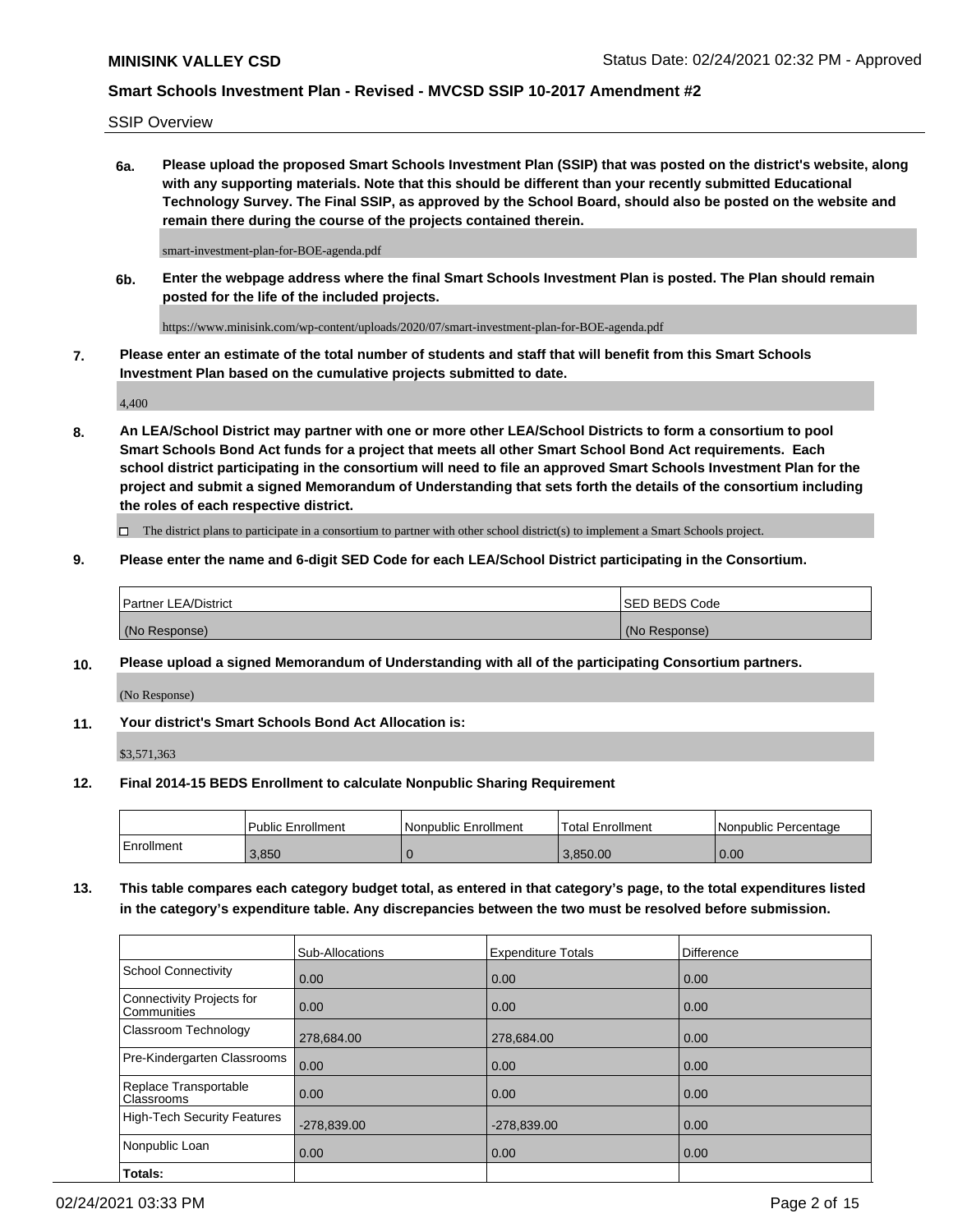SSIP Overview

| Sub-Allocations | Totals<br>Expenditure | Difference |
|-----------------|-----------------------|------------|
| $-155$          | 155                   |            |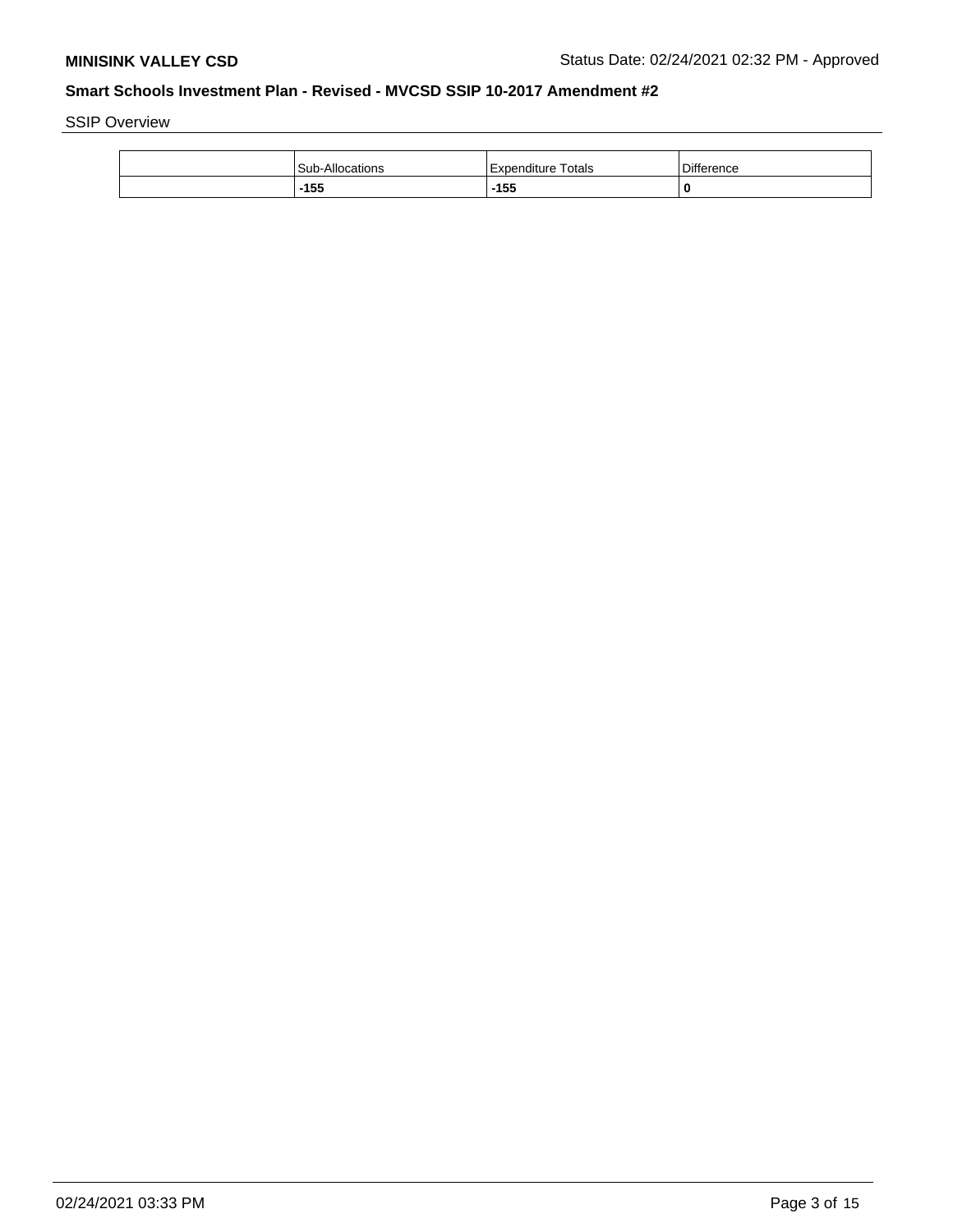School Connectivity

- **1. In order for students and faculty to receive the maximum benefit from the technology made available under the Smart Schools Bond Act, their school buildings must possess sufficient connectivity infrastructure to ensure that devices can be used during the school day. Smart Schools Investment Plans must demonstrate that:**
	- **• sufficient infrastructure that meets the Federal Communications Commission's 100 Mbps per 1,000 students standard currently exists in the buildings where new devices will be deployed, or**
	- **• is a planned use of a portion of Smart Schools Bond Act funds, or**
	- **• is under development through another funding source.**

**Smart Schools Bond Act funds used for technology infrastructure or classroom technology investments must increase the number of school buildings that meet or exceed the minimum speed standard of 100 Mbps per 1,000 students and staff within 12 months. This standard may be met on either a contracted 24/7 firm service or a "burstable" capability. If the standard is met under the burstable criteria, it must be:**

**1. Specifically codified in a service contract with a provider, and**

**2. Guaranteed to be available to all students and devices as needed, particularly during periods of high demand, such as computer-based testing (CBT) periods.**

**Please describe how your district already meets or is planning to meet this standard within 12 months of plan submission.**

(No Response)

**1a. If a district believes that it will be impossible to meet this standard within 12 months, it may apply for a waiver of this requirement, as described on the Smart Schools website. The waiver must be filed and approved by SED prior to submitting this survey.**

 $\Box$  By checking this box, you are certifying that the school district has an approved waiver of this requirement on file with the New York State Education Department.

**2. Connectivity Speed Calculator (Required). If the district currently meets the required speed, enter "Currently Met" in the last box: Expected Date When Required Speed Will be Met.**

|                  | l Number of     | Required Speed | Current Speed in | Expected Speed  | Expected Date                           |
|------------------|-----------------|----------------|------------------|-----------------|-----------------------------------------|
|                  | <b>Students</b> | In Mbps        | l Mbps           | to be Attained  | When Required                           |
|                  |                 |                |                  |                 | l Within 12 Months ISpeed Will be Met l |
| Calculated Speed | (No Response)   | 0.00           | (No Response)    | l (No Response) | l (No Response)                         |

**3. Describe how you intend to use Smart Schools Bond Act funds for high-speed broadband and/or wireless connectivity projects in school buildings.**

(No Response)

**4. Describe the linkage between the district's District Instructional Technology Plan and how the proposed projects will improve teaching and learning. (There should be a link between your response to this question and your responses to Question 1 in Section IV - NYSED Initiatives Alignment: "Explain how the district use of instructional technology will serve as a part of a comprehensive and sustained effort to support rigorous academic standards attainment and performance improvement for students."** 

**Your answer should also align with your answers to the questions in Section II - Strategic Technology Planning and the associated Action Steps in Section III - Action Plan.)**

(No Response)

**5. If the district wishes to have students and staff access the Internet from wireless devices within the school building, or in close proximity to it, it must first ensure that it has a robust Wi-Fi network in place that has sufficient bandwidth to meet user demand.**

**Please describe how you have quantified this demand and how you plan to meet this demand.**

(No Response)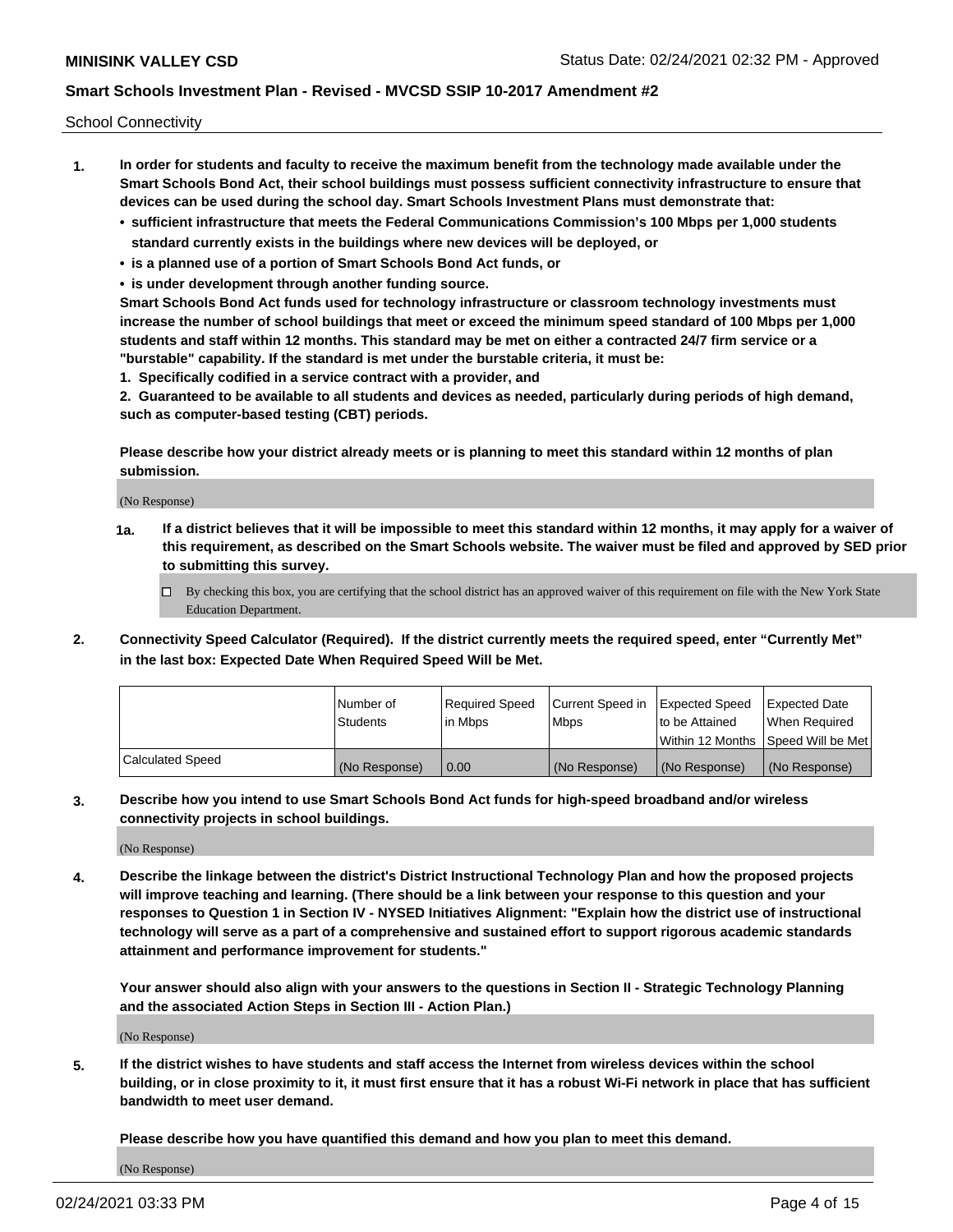School Connectivity

**6. Smart Schools plans with any expenditures in the School Connectivity category require a project number from the Office of Facilities Planning. Districts must submit an SSBA LOI and receive project numbers prior to submitting the SSIP. As indicated on the LOI, some projects may be eligible for a streamlined review and will not require a building permit.**

**Please indicate on a separate row each project number given to you by the Office of Facilities Planning.**

| Project Number |  |
|----------------|--|
| (No Response)  |  |

**7. Certain high-tech security and connectivity infrastructure projects may be eligible for an expedited review process as determined by the Office of Facilities Planning.**

#### **Was your project deemed eligible for streamlined review?**

(No Response)

### **8. Include the name and license number of the architect or engineer of record.**

| Name          | License Number |
|---------------|----------------|
| (No Response) | (No Response)  |

#### **9. Public Expenditures – Loanable (Counts toward the nonpublic loan calculation)**

| Select the allowable expenditure type.<br>Repeat to add another item under each type. | <b>PUBLIC</b> Items to be<br>l Purchased | Quantity           | Cost Per Item    | <b>Total Cost</b> |
|---------------------------------------------------------------------------------------|------------------------------------------|--------------------|------------------|-------------------|
| (No Response)                                                                         | (No Response)                            | l (No<br>Response) | (No<br>Response) | $\overline{0.00}$ |
|                                                                                       |                                          | 0                  | 0.00             |                   |

# **10. Public Expenditures – Non-Loanable (Does not count toward nonpublic loan calculation)**

| Select the allowable expenditure<br>type.<br>Repeat to add another item under<br>each type. | <b>PUBLIC</b> Items to be purchased | Quantity      | Cost per Item | <b>Total Cost</b> |
|---------------------------------------------------------------------------------------------|-------------------------------------|---------------|---------------|-------------------|
| (No Response)                                                                               | (No Response)                       | (No Response) | (No Response) | 0.00              |
|                                                                                             |                                     |               | 0.00          |                   |

#### **11. Final 2014-15 BEDS Enrollment to calculate Nonpublic Sharing Requirement (no changes allowed.)**

|            | Public Enrollment | <b>Nonpublic Enrollment</b> | Total Enrollment | l Nonpublic Percentage |
|------------|-------------------|-----------------------------|------------------|------------------------|
| Enrollment | 3.850             |                             | 3.850.00         | 0.00                   |

### **12. Total Public Budget - Loanable (Counts toward the nonpublic loan calculation)**

|                                               | Public Allocations | <b>Estimated Nonpublic Loan</b><br>Amount | Estimated Total Sub-Allocations |
|-----------------------------------------------|--------------------|-------------------------------------------|---------------------------------|
| Network/Access Costs                          | (No Response)      | 0.00                                      | 0.00                            |
| School Internal Connections and<br>Components | (No Response)      | 0.00                                      | 0.00                            |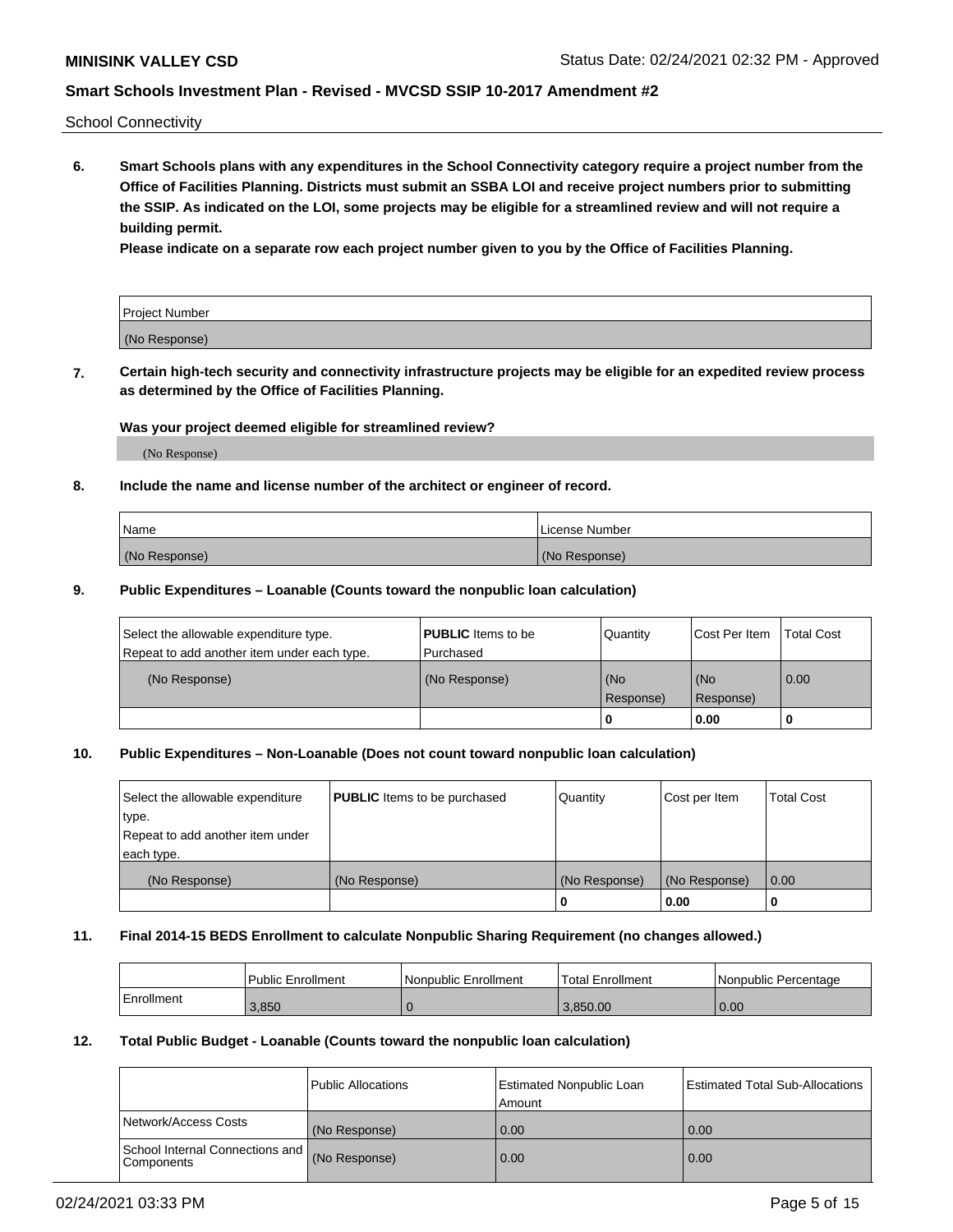School Connectivity

|         | <b>Public Allocations</b> | <b>Estimated Nonpublic Loan</b><br>Amount | <b>Estimated Total Sub-Allocations</b> |
|---------|---------------------------|-------------------------------------------|----------------------------------------|
| Other   | (No Response)             | 0.00                                      | 0.00                                   |
| Totals: | 0.00                      |                                           | O                                      |

# **13. Total Public Budget – Non-Loanable (Does not count toward the nonpublic loan calculation)**

|                                                   | Sub-<br>Allocation |
|---------------------------------------------------|--------------------|
| Network/Access Costs                              | (No Response)      |
| <b>Outside Plant Costs</b>                        | (No Response)      |
| <b>School Internal Connections and Components</b> | (No Response)      |
| Professional Services                             | (No Response)      |
| Testing                                           | (No Response)      |
| <b>Other Upfront Costs</b>                        | (No Response)      |
| <b>Other Costs</b>                                | (No Response)      |
| <b>Totals:</b>                                    | 0.00               |

# **14. School Connectivity Totals**

|                          | Total Sub-Allocations |
|--------------------------|-----------------------|
| Total Loanable Items     | 0.00                  |
| Total Non-Ioanable Items | 0.00                  |
| Totals:                  | 0                     |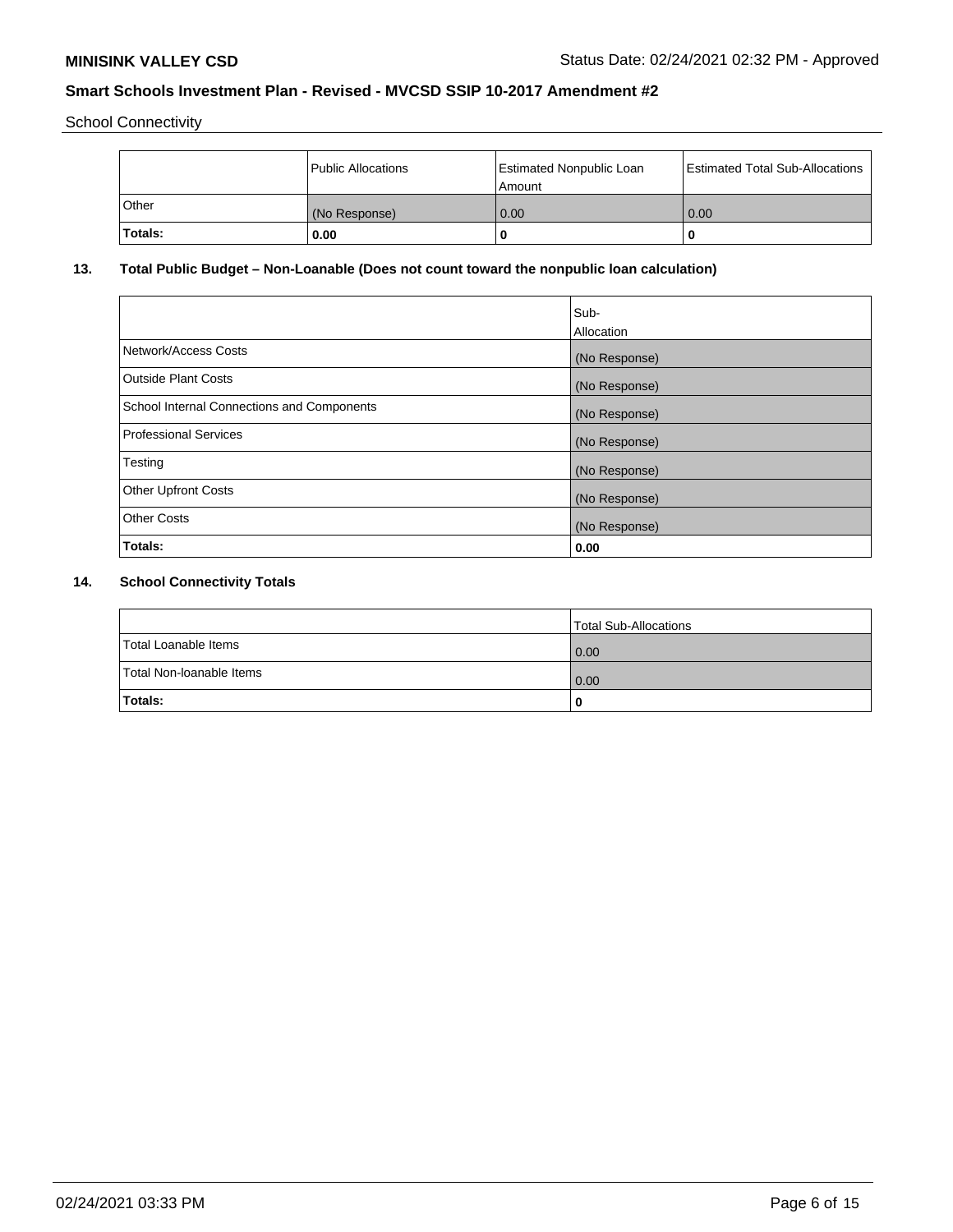Community Connectivity (Broadband and Wireless)

**1. Describe how you intend to use Smart Schools Bond Act funds for high-speed broadband and/or wireless connectivity projects in the community.**

(No Response)

**2. Please describe how the proposed project(s) will promote student achievement and increase student and/or staff access to the Internet in a manner that enhances student learning and/or instruction outside of the school day and/or school building.**

(No Response)

**3. Community connectivity projects must comply with all the necessary local building codes and regulations (building and related permits are not required prior to plan submission).**

 $\Box$  I certify that we will comply with all the necessary local building codes and regulations.

**4. Please describe the physical location of the proposed investment.**

(No Response)

**5. Please provide the initial list of partners participating in the Community Connectivity Broadband Project, along with their Federal Tax Identification (Employer Identification) number.**

| <b>Project Partners</b> | l Federal ID # |
|-------------------------|----------------|
| (No Response)           | (No Response)  |

**6. Please detail the type, quantity, per unit cost and total cost of the eligible items under each sub-category.**

| Select the allowable expenditure | Item to be purchased | Quantity      | Cost per Item | <b>Total Cost</b> |
|----------------------------------|----------------------|---------------|---------------|-------------------|
| type.                            |                      |               |               |                   |
| Repeat to add another item under |                      |               |               |                   |
| each type.                       |                      |               |               |                   |
| (No Response)                    | (No Response)        | (No Response) | (No Response) | 0.00              |
|                                  |                      | o             | 0.00          |                   |

**7. If you are submitting an allocation for Community Connectivity, complete this table.**

**Note that the calculated Total at the bottom of the table must equal the Total allocation for this category that you entered in the SSIP Overview overall budget.**

|                                    | Sub-Allocation |
|------------------------------------|----------------|
| Network/Access Costs               | (No Response)  |
| Outside Plant Costs                | (No Response)  |
| <b>Tower Costs</b>                 | (No Response)  |
| <b>Customer Premises Equipment</b> | (No Response)  |
| <b>Professional Services</b>       | (No Response)  |
| Testing                            | (No Response)  |
| <b>Other Upfront Costs</b>         | (No Response)  |
| <b>Other Costs</b>                 | (No Response)  |
| Totals:                            | 0.00           |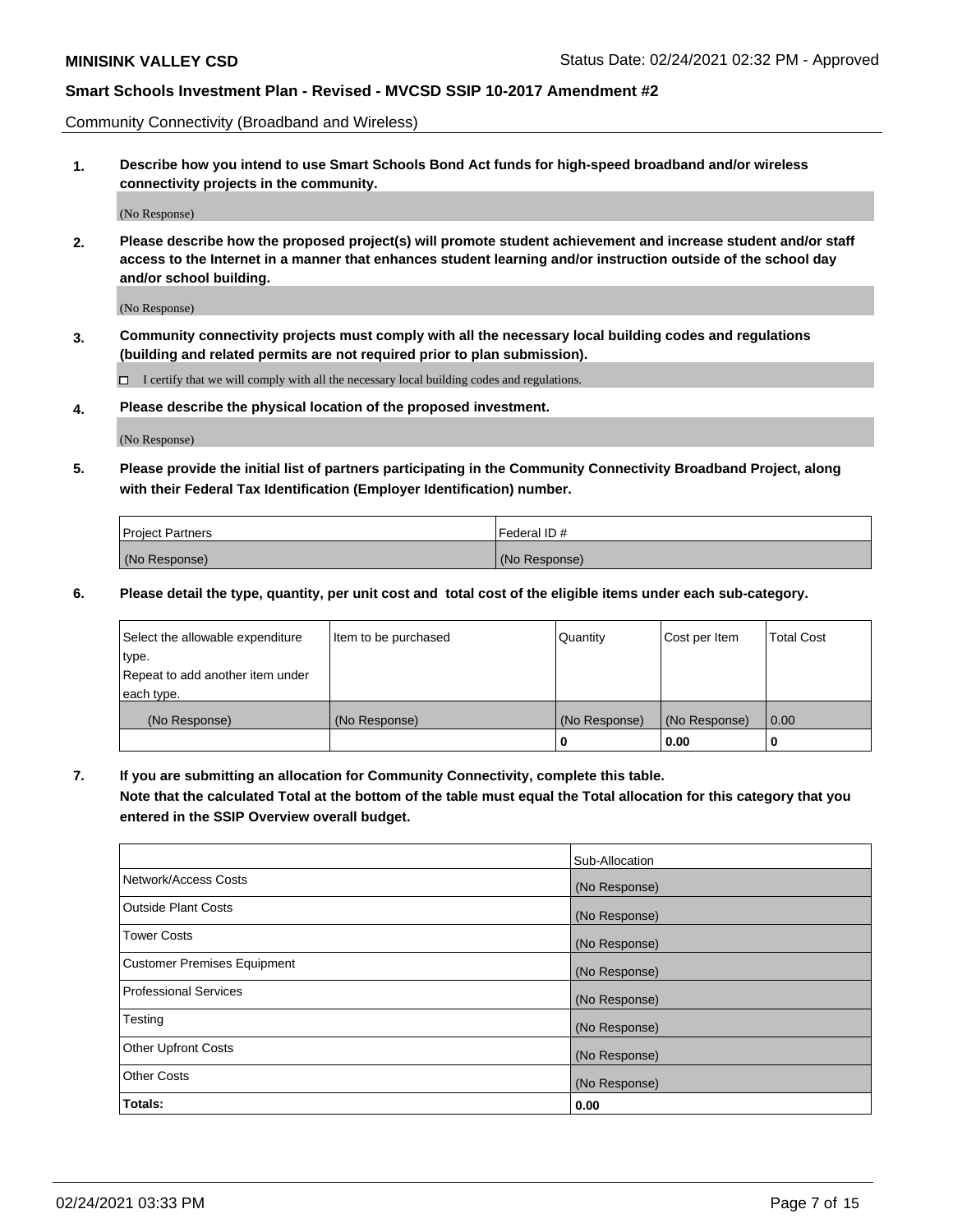#### Classroom Learning Technology

**1. In order for students and faculty to receive the maximum benefit from the technology made available under the Smart Schools Bond Act, their school buildings must possess sufficient connectivity infrastructure to ensure that devices can be used during the school day. Smart Schools Investment Plans must demonstrate that sufficient infrastructure that meets the Federal Communications Commission's 100 Mbps per 1,000 students standard currently exists in the buildings where new devices will be deployed, or is a planned use of a portion of Smart Schools Bond Act funds, or is under development through another funding source. Smart Schools Bond Act funds used for technology infrastructure or classroom technology investments must increase the number of school buildings that meet or exceed the minimum speed standard of 100 Mbps per 1,000 students and staff within 12 months. This standard may be met on either a contracted 24/7 firm service or a "burstable" capability. If the standard is met under the burstable criteria, it must be:**

**1. Specifically codified in a service contract with a provider, and**

**2. Guaranteed to be available to all students and devices as needed, particularly during periods of high demand, such as computer-based testing (CBT) periods.**

**Please describe how your district already meets or is planning to meet this standard within 12 months of plan submission.**

Minnisink Valley subscribes to broadband internet services through the Orange Ulster BOCES. The district currently exceeds this standard

- **1a. If a district believes that it will be impossible to meet this standard within 12 months, it may apply for a waiver of this requirement, as described on the Smart Schools website. The waiver must be filed and approved by SED prior to submitting this survey.**
	- By checking this box, you are certifying that the school district has an approved waiver of this requirement on file with the New York State Education Department.
- **2. Connectivity Speed Calculator (Required). If the district currently meets the required speed, enter "Currently Met" in the last box: Expected Date When Required Speed Will be Met.**

|                         | l Number of     | Required Speed | Current Speed in | Expected Speed | <b>Expected Date</b>                    |
|-------------------------|-----------------|----------------|------------------|----------------|-----------------------------------------|
|                         | <b>Students</b> | lin Mbps       | <b>Mbps</b>      | to be Attained | When Required                           |
|                         |                 |                |                  |                | l Within 12 Months ISpeed Will be Met l |
| <b>Calculated Speed</b> | 3.850           | 385.00         | 1000             | 1000           | <b>Currently Met</b>                    |

**3. If the district wishes to have students and staff access the Internet from wireless devices within the school building, or in close proximity to it, it must first ensure that it has a robust Wi-Fi network in place that has sufficient bandwidth to meet user demand.**

**Please describe how you have quantified this demand and how you plan to meet this demand.**

Minnisink Valley has made a priority of moving toward a one-to-one enviroment. To support this effort, the district has installed a robust wireless network.

The district technology support team works with the planning specialists at Orange Ulster BOCES to review their wireless infrastructurei on an ongoing basis. Every year they meet with the academic leadership of the district to review each of the educational spaces, the number of students served in those spaces, and the wireless capacity in each of those spaces. Additionally, they review the public spaces in the district and the demands on the wireless in those spaces because learning is not limited to 45 minute class periods.

**4. All New York State public school districts are required to complete and submit an Instructional Technology Plan survey to the New York State Education Department in compliance with Section 753 of the Education Law and per Part 100.12 of the Commissioner's Regulations.**

**Districts that include educational technology purchases as part of their Smart Schools Investment Plan must have a submitted and approved Instructional Technology Plan survey on file with the New York State Education Department.**

 $\boxtimes$  By checking this box, you are certifying that the school district has an approved Instructional Technology Plan survey on file with the New York State Education Department.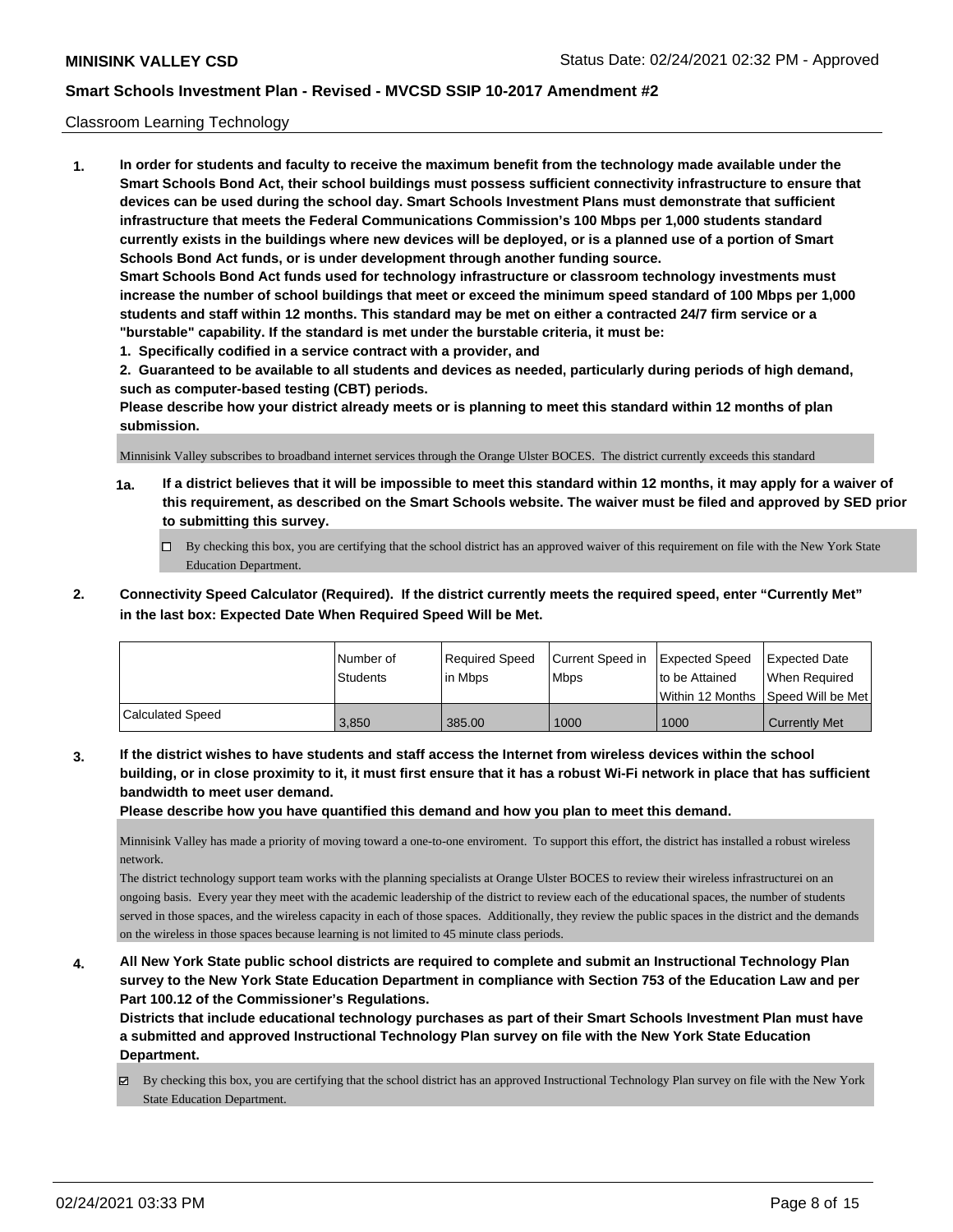### Classroom Learning Technology

**5. Describe the devices you intend to purchase and their compatibility with existing or planned platforms or systems. Specifically address the adequacy of each facility's electrical, HVAC and other infrastructure necessary to install and support the operation of the planned technology.**

Minnisink Valley Central Schools has maintained the electical infrastructure of their buildings through a series of capital projects. The district wishes to purchase a number of chromebooks to expand their 1:1 capacity. This expansion is critical due to the continued demands of remote learning and independent learning in the district. The only requirement of these devices is a 110 outlet to recharge the batteries. All rooms in the district have this capacity.

### **6. Describe how the proposed technology purchases will:**

- **> enhance differentiated instruction;**
- **> expand student learning inside and outside the classroom;**
- **> benefit students with disabilities and English language learners; and**
- **> contribute to the reduction of other learning gaps that have been identified within the district.**

**The expectation is that districts will place a priority on addressing the needs of students who struggle to succeed in a rigorous curriculum. Responses in this section should specifically address this concern and align with the district's Instructional Technology Plan (in particular Question 2 of E. Curriculum and Instruction: "Does the district's instructional technology plan address the needs of students with disabilities to ensure equitable access to instruction, materials and assessments?" and Question 3 of the same section: "Does the district's instructional technology plan address the provision of assistive technology specifically for students with disabilities to ensure access to and participation in the general curriculum?")**

**In addition, describe how the district ensures equitable access to instruction, materials and assessments and participation in the general curriculum for both SWD and English Language Learners/Multilingual Learners (ELL/MLL) students.**

Minnisink Valley has made a priority of achieving one-to-one learning for several years. A one-to-one environment offers huge advantages for the students to utilize and benefit from technology. The Corona pandemic has put many students in a position of depending on remote learning. Minnisink Valley wants desperately to support remote learning for all students.

These devices enhance differentiated instruction by providing the teacher and the students to adjust time available to the student's needs instrad of a an arbitrary 45 minute bell schedule. Students who need additional time to acquire a skill or knowledge can reach out to the instructor at their time and not just during a designated time period. Students who grasp a concept quickly can move to another area that may require more attention or expand a concept using the access these devices provide.

Students with disabilities can reach out directly to the instructor if necessary or when an aide is present. Many of these students are self concious about asking for extra help during the normal class time but benefit from one to one access at other opportunities.

For students who are English Language Learners there is a built in challenge at traditional schools. Few of these students have the luxuray of a translator being available every day all day. They often lose the spontonaeity of learning when they have to wait until later in the day or even another day for access to a translator. Using the translation tools in the Google Classroom program an ELL student can immediately translate from English to native language and from native language to English. No lost learning time.

In the past only wealthy students have had access to these tools. With the expansion of one-to-one devices all students at Minnisink Valley Central School can benefit and grow rather than just a few advantaged students.

# **7. Where appropriate, describe how the proposed technology purchases will enhance ongoing communication with parents and other stakeholders and help the district facilitate technology-based regional partnerships, including distance learning and other efforts.**

While the purchase of chromebooks might not appear to enhance ongoing communication with parents, but the district does value that capacity. Minnisink has a robust student management system with a Parent Portal. This allows parents to review academic progress, attendance, student schedules, and student discipline on a real time basis. Parents and students can now also take advantage of video conferencing immediately with their student's instructor using the capacity built into these devices and the teacher's expanded comfort with the technology. Parents, teachers and specialists can arrange for virtual conferences for expanded support for students with disabilities. Teachers can walk a parent through a skill during "virtual office hours" to support a struggling learner. Teachers and parents can discuss alternative ways of support a student that is struggling emotionally with the isolation.

Each of these devices also has the capacity to serve as a portable distance learning location. Combining the built in video camera and a set of headphones and any place can be a distance learning room. This has been very very valuable during the pandemic school closure in the spring of 2020.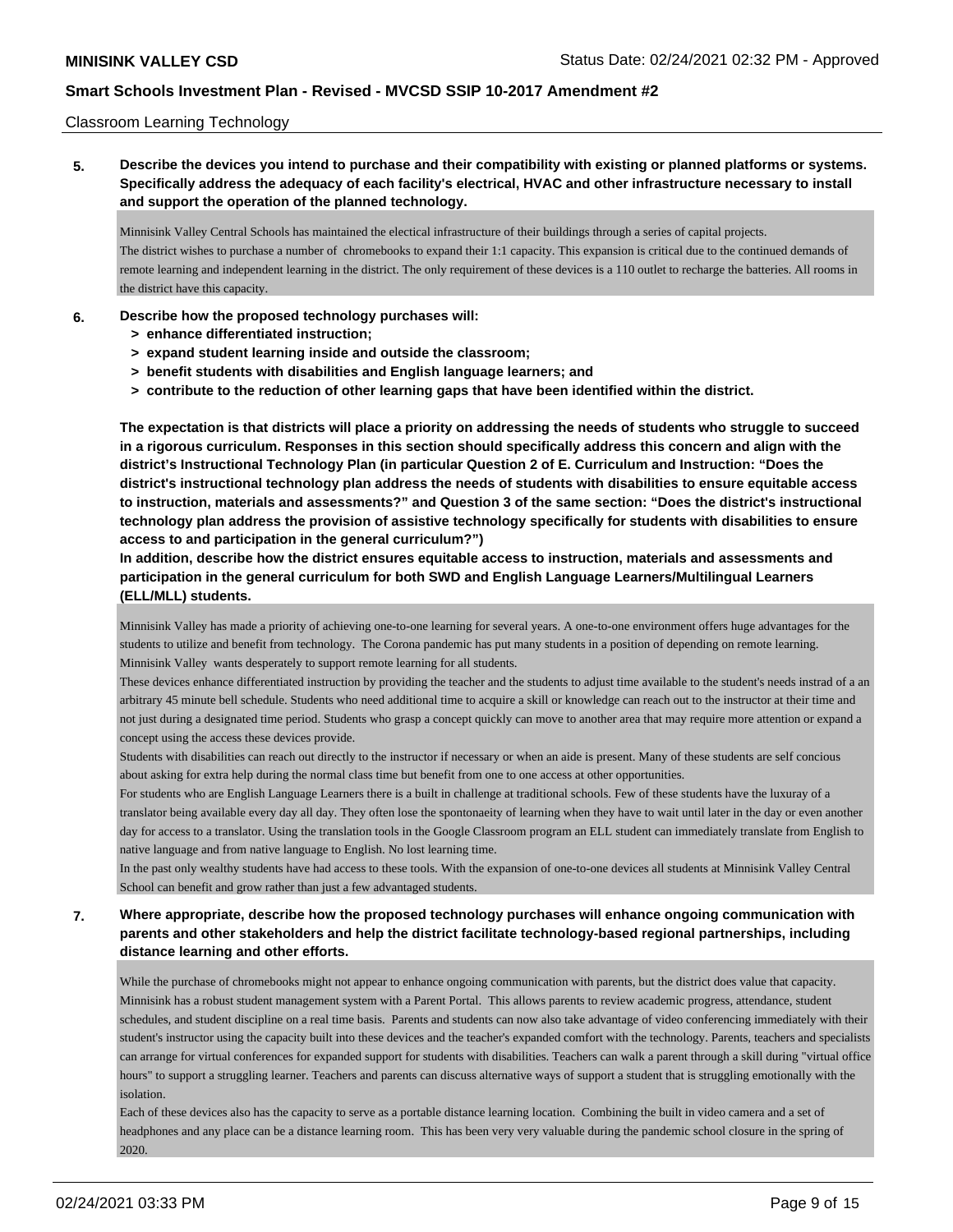#### Classroom Learning Technology

**8. Describe the district's plan to provide professional development to ensure that administrators, teachers and staff can employ the technology purchased to enhance instruction successfully.**

**Note: This response should be aligned and expanded upon in accordance with your district's response to Question 1 of F. Professional Development of your Instructional Technology Plan: "Please provide a summary of professional development offered to teachers and staff, for the time period covered by this plan, to support technology to enhance teaching and learning. Please include topics, audience and method of delivery within your summary."**

1. The district offers a Professional Development programs throughout the school year. These sessions occurr after school and staff can receive CTLE and In-service credit for taking the course. Topics cover technology platforms we use in our school district.

2. The district uses a Professional Development Day each year. These are opportunities to enhance staff skills using technology. We also allow for teachers to share their best practices as apart of this day. Topics covered G-suite, integrating technology into class activities, and enhancing overall school community and collaboration.

3. Teachers are encouraged to go to conferences which promote the use of technology and the teacher shares the information with staff afterwards. Example conferences are NYSCATE, TLI offered through the LHRIC.

4. There are STEM faciliators that help teachers develop technology skills in Peer to Peer sessions upon request in the school buildings. 5. Teachers are encourage to receive Google Certifications for Educator Level 1 and 2.

- **9. Districts must contact one of the SUNY/CUNY teacher preparation programs listed on the document on the left side of the page that supplies the largest number of the district's new teachers to request advice on innovative uses and best practices at the intersection of pedagogy and educational technology.**
	- By checking this box, you certify that you have contacted the SUNY/CUNY teacher preparation program that supplies the largest number of your new teachers to request advice on these issues.

#### **9a. Please enter the name of the SUNY or CUNY Institution that you contacted.**

SUNY Albany

**9b. Enter the primary Institution phone number.**

#### 518-442-5092

**9c. Enter the name of the contact person with whom you consulted and/or will be collaborating with on innovative uses of technology and best practices.**

Dr. Jason Lane

**10. To ensure the sustainability of technology purchases made with Smart Schools funds, districts must demonstrate a long-term plan to maintain and replace technology purchases supported by Smart Schools Bond Act funds. This sustainability plan shall demonstrate a district's capacity to support recurring costs of use that are ineligible for Smart Schools Bond Act funding such as device maintenance, technical support, Internet and wireless fees, maintenance of hotspots, staff professional development, building maintenance and the replacement of incidental items. Further, such a sustainability plan shall include a long-term plan for the replacement of purchased devices and equipment at the end of their useful life with other funding sources.**

 $\boxtimes$  By checking this box, you certify that the district has a sustainability plan as described above.

**11. Districts must ensure that devices purchased with Smart Schools Bond funds will be distributed, prepared for use, maintained and supported appropriately. Districts must maintain detailed device inventories in accordance with generally accepted accounting principles.**

By checking this box, you certify that the district has a distribution and inventory management plan and system in place.

**12. Please detail the type, quantity, per unit cost and total cost of the eligible items under each sub-category.**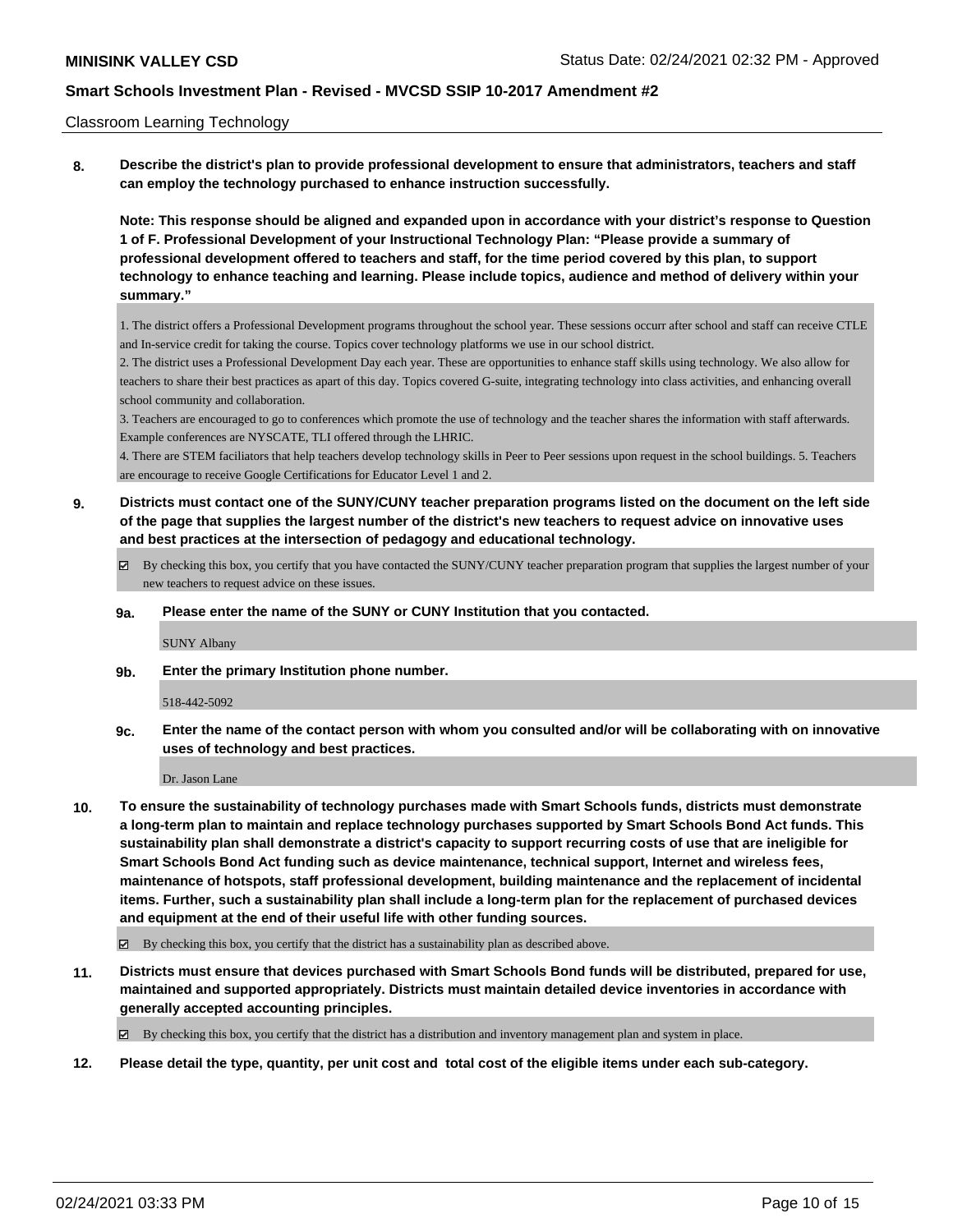Classroom Learning Technology

| Select the allowable expenditure | Item to be Purchased       | Quantity | Cost per Item | <b>Total Cost</b> |
|----------------------------------|----------------------------|----------|---------------|-------------------|
| type.                            |                            |          |               |                   |
| Repeat to add another item under |                            |          |               |                   |
| each type.                       |                            |          |               |                   |
| <b>Laptop Computers</b>          | Dell Chromebook 11 3100    | 1.036    | 245.00        | 253,820.00        |
| <b>Other Costs</b>               | Google Management Software | 1,036    | 24.00         | 24,864.00         |
|                                  |                            | 2,072    | 269.00        | 278,684           |

## **13. Final 2014-15 BEDS Enrollment to calculate Nonpublic Sharing Requirement (no changes allowed.)**

|              | l Public Enrollment | Nonpublic Enrollment | <b>Total Enrollment</b> | l Nonpublic<br>l Percentage |
|--------------|---------------------|----------------------|-------------------------|-----------------------------|
| l Enrollment | 3.850               |                      | 3.850.00                | 0.00                        |

## **14. If you are submitting an allocation for Classroom Learning Technology complete this table.**

|                          | Public School Sub-Allocation | <b>Estimated Nonpublic Loan</b><br>Amount<br>(Based on Percentage Above) | <b>Estimated Total Public and</b><br>Nonpublic Sub-Allocation |
|--------------------------|------------------------------|--------------------------------------------------------------------------|---------------------------------------------------------------|
| Interactive Whiteboards  | 0.00                         | 0.00                                                                     | 0.00                                                          |
| <b>Computer Servers</b>  | 0.00                         | 0.00                                                                     | 0.00                                                          |
| <b>Desktop Computers</b> | 0.00                         | 0.00                                                                     | 0.00                                                          |
| <b>Laptop Computers</b>  | 253,820.00                   | 0.00                                                                     | 253,820.00                                                    |
| <b>Tablet Computers</b>  | 0.00                         | 0.00                                                                     | 0.00                                                          |
| <b>Other Costs</b>       | 24,864.00                    | 0.00                                                                     | 24,864.00                                                     |
| Totals:                  | 278,684.00                   | 0                                                                        | 278,684                                                       |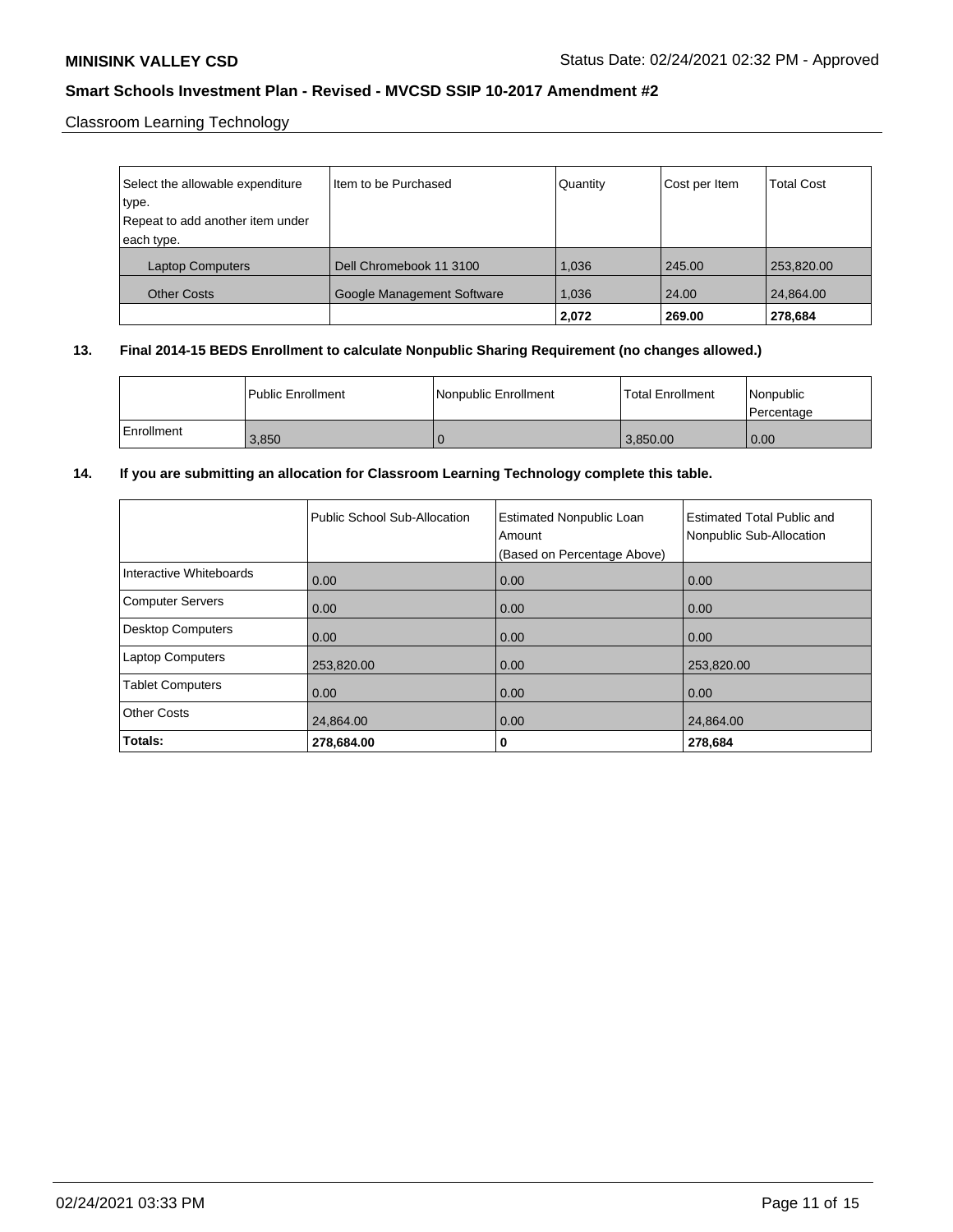#### Pre-Kindergarten Classrooms

**1. Provide information regarding how and where the district is currently serving pre-kindergarten students and justify the need for additional space with enrollment projections over 3 years.**

(No Response)

- **2. Describe the district's plan to construct, enhance or modernize education facilities to accommodate prekindergarten programs. Such plans must include:**
	- **Specific descriptions of what the district intends to do to each space;**
	- **An affirmation that new pre-kindergarten classrooms will contain a minimum of 900 square feet per classroom;**
	- **The number of classrooms involved;**
	- **The approximate construction costs per classroom; and**
	- **Confirmation that the space is district-owned or has a long-term lease that exceeds the probable useful life of the improvements.**

(No Response)

**3. Smart Schools Bond Act funds may only be used for capital construction costs. Describe the type and amount of additional funds that will be required to support ineligible ongoing costs (e.g. instruction, supplies) associated with any additional pre-kindergarten classrooms that the district plans to add.**

(No Response)

**4. All plans and specifications for the erection, repair, enlargement or remodeling of school buildings in any public school district in the State must be reviewed and approved by the Commissioner. Districts that plan capital projects using their Smart Schools Bond Act funds will undergo a Preliminary Review Process by the Office of Facilities Planning.**

**Please indicate on a separate row each project number given to you by the Office of Facilities Planning.**

| Project Number |  |
|----------------|--|
| (No Response)  |  |
|                |  |

**5. Please detail the type, quantity, per unit cost and total cost of the eligible items under each sub-category.**

| Select the allowable expenditure | Item to be purchased | Quantity      | Cost per Item | <b>Total Cost</b> |
|----------------------------------|----------------------|---------------|---------------|-------------------|
| type.                            |                      |               |               |                   |
| Repeat to add another item under |                      |               |               |                   |
| each type.                       |                      |               |               |                   |
| (No Response)                    | (No Response)        | (No Response) | (No Response) | 0.00              |
|                                  |                      | υ             | 0.00          |                   |

**6. If you have made an allocation for Pre-Kindergarten Classrooms, complete this table. Note that the calculated Total at the bottom of the table must equal the Total allocation for this category that you entered in the SSIP Overview overall budget.**

|                                          | Sub-Allocation |
|------------------------------------------|----------------|
| Construct Pre-K Classrooms               | (No Response)  |
| Enhance/Modernize Educational Facilities | (No Response)  |
| <b>Other Costs</b>                       | (No Response)  |
| Totals:                                  | 0.00           |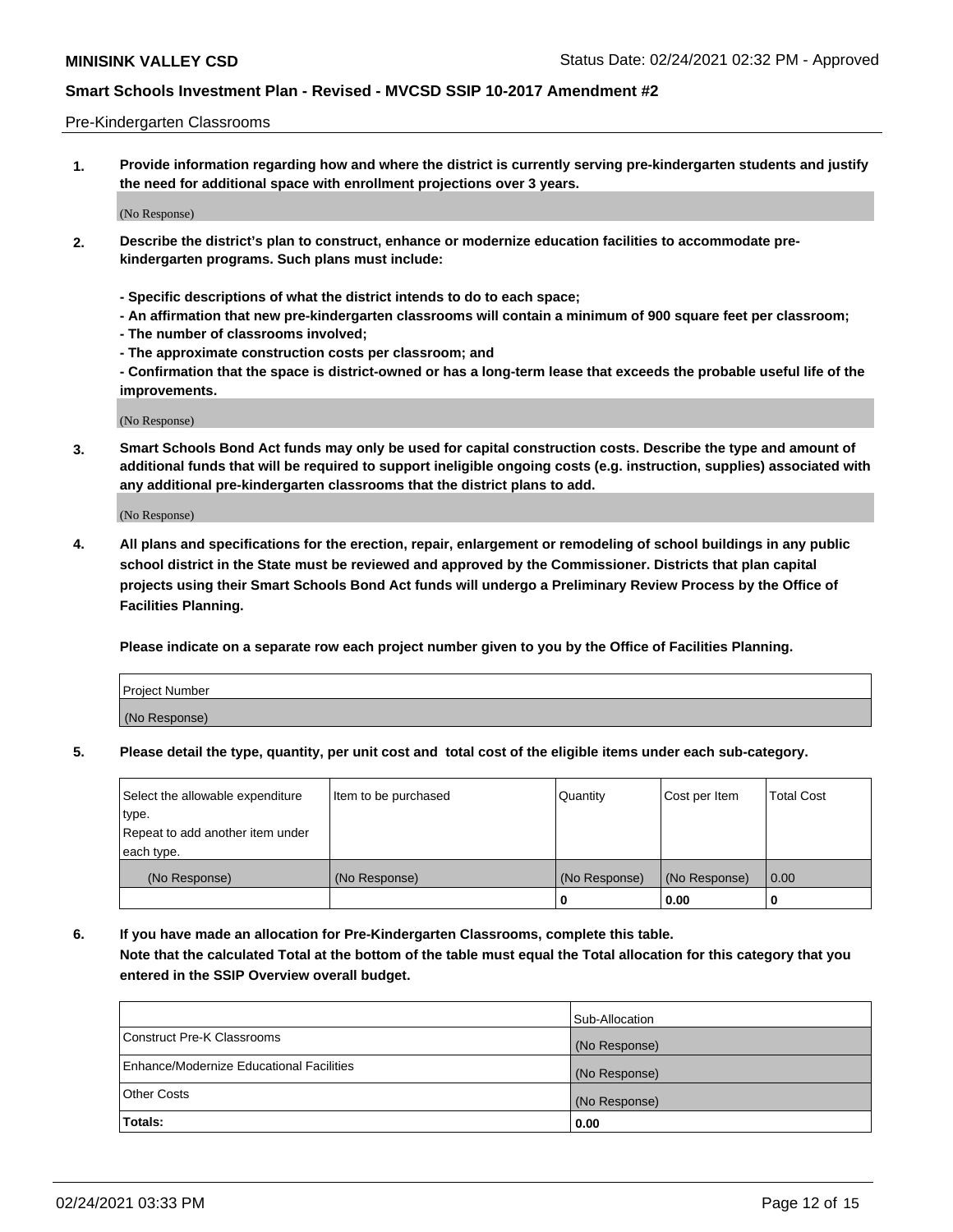Replace Transportable Classrooms

**1. Describe the district's plan to construct, enhance or modernize education facilities to provide high-quality instructional space by replacing transportable classrooms.**

(No Response)

**2. All plans and specifications for the erection, repair, enlargement or remodeling of school buildings in any public school district in the State must be reviewed and approved by the Commissioner. Districts that plan capital projects using their Smart Schools Bond Act funds will undergo a Preliminary Review Process by the Office of Facilities Planning.**

**Please indicate on a separate row each project number given to you by the Office of Facilities Planning.**

| Project Number |  |
|----------------|--|
|                |  |
| (No Response)  |  |

**3. For large projects that seek to blend Smart Schools Bond Act dollars with other funds, please note that Smart Schools Bond Act funds can be allocated on a pro rata basis depending on the number of new classrooms built that directly replace transportable classroom units.**

**If a district seeks to blend Smart Schools Bond Act dollars with other funds describe below what other funds are being used and what portion of the money will be Smart Schools Bond Act funds.**

(No Response)

**4. Please detail the type, quantity, per unit cost and total cost of the eligible items under each sub-category.**

| Select the allowable expenditure | Item to be purchased | Quantity      | Cost per Item | <b>Total Cost</b> |
|----------------------------------|----------------------|---------------|---------------|-------------------|
| ∣type.                           |                      |               |               |                   |
| Repeat to add another item under |                      |               |               |                   |
| each type.                       |                      |               |               |                   |
| (No Response)                    | (No Response)        | (No Response) | (No Response) | 0.00              |
|                                  |                      | 0             | 0.00          |                   |

**5. If you have made an allocation for Replace Transportable Classrooms, complete this table. Note that the calculated Total at the bottom of the table must equal the Total allocation for this category that you entered in the SSIP Overview overall budget.**

|                                                | Sub-Allocation |
|------------------------------------------------|----------------|
| Construct New Instructional Space              | (No Response)  |
| Enhance/Modernize Existing Instructional Space | (No Response)  |
| <b>Other Costs</b>                             | (No Response)  |
| Totals:                                        | 0.00           |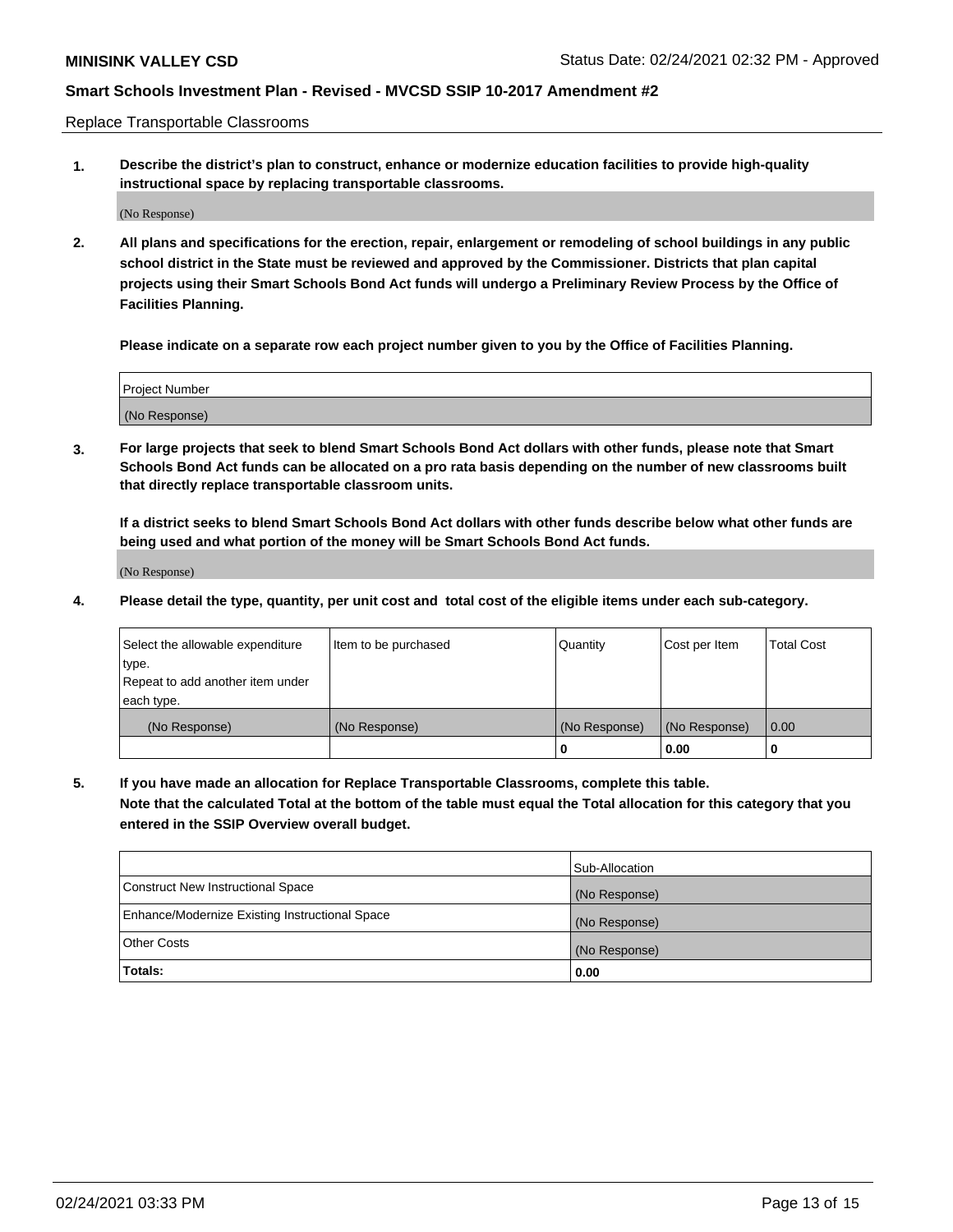### High-Tech Security Features

### **1. Describe how you intend to use Smart Schools Bond Act funds to install high-tech security features in school buildings and on school campuses.**

The Minnisink Valley Central School places great value on the safety and security of our students. This original project was designed to provide a safe and secure school district for all of our students.

The good news is that through the course of this project, the district was able to affect some efficincies which reduced the costs of installation. They also eliminated the need of any contingencies for the project. The district needs to release these dollars and use them to provide personal devices for students for remote learning during the pandemic.

**2. All plans and specifications for the erection, repair, enlargement or remodeling of school buildings in any public school district in the State must be reviewed and approved by the Commissioner. Smart Schools plans with any expenditures in the High-Tech Security category require a project number from the Office of Facilities Planning. Districts must submit an SSBA LOI and receive project numbers prior to submitting the SSIP. As indicated on the LOI, some projects may be eligible for a streamlined review and will not require a building permit. Please indicate on a separate row each project number given to you by the Office of Facilities Planning.**

| l Proiect Number      |  |
|-----------------------|--|
| 44-11-01-04-7-999-003 |  |

### **3. Was your project deemed eligible for streamlined Review?**

- Yes
- $\boxtimes$  No
- **4. Include the name and license number of the architect or engineer of record.**

| Name                 | License Number |
|----------------------|----------------|
| <b>Bill Weisbaur</b> | 16549          |

**5. Please detail the type, quantity, per unit cost and total cost of the eligible items under each sub-category.**

| Select the allowable expenditure<br>type. | Item to be purchased                                                | Quantity | Cost per Item | <b>Total Cost</b> |
|-------------------------------------------|---------------------------------------------------------------------|----------|---------------|-------------------|
| Repeat to add another item under          |                                                                     |          |               |                   |
| each type.                                |                                                                     |          |               |                   |
| <b>Electronic Security System</b>         | OGS PT64059 - Services - Technician<br><b>Professional Services</b> | $-1,186$ | 125.00        | $-148,250.00$     |
| <b>Electronic Security System</b>         | Contingency                                                         | -1       | 72,781.00     | $-72.781.00$      |
| <b>Electronic Security System</b>         | OGS PT64059 - Services - Technician<br><b>Professional Services</b> | $-461$   | 125.00        | $-57.625.00$      |
| <b>Electronic Security System</b>         | PM20800 - CP-7841-K9 = - Cisco UC<br><b>Phone 7841</b>              | $-1$     | 183.00        | $-183.00$         |
|                                           |                                                                     | $-1,649$ | 73,214.00     | $-278,839$        |

**6. If you have made an allocation for High-Tech Security Features, complete this table.**

**Enter each Sub-category Public Allocation based on the the expenditures listed in Table #5.**

|                                                      | <b>Sub-Allocation</b> |
|------------------------------------------------------|-----------------------|
| Capital-Intensive Security Project (Standard Review) | 0.00                  |
| Electronic Security System                           | $-278.839.00$         |